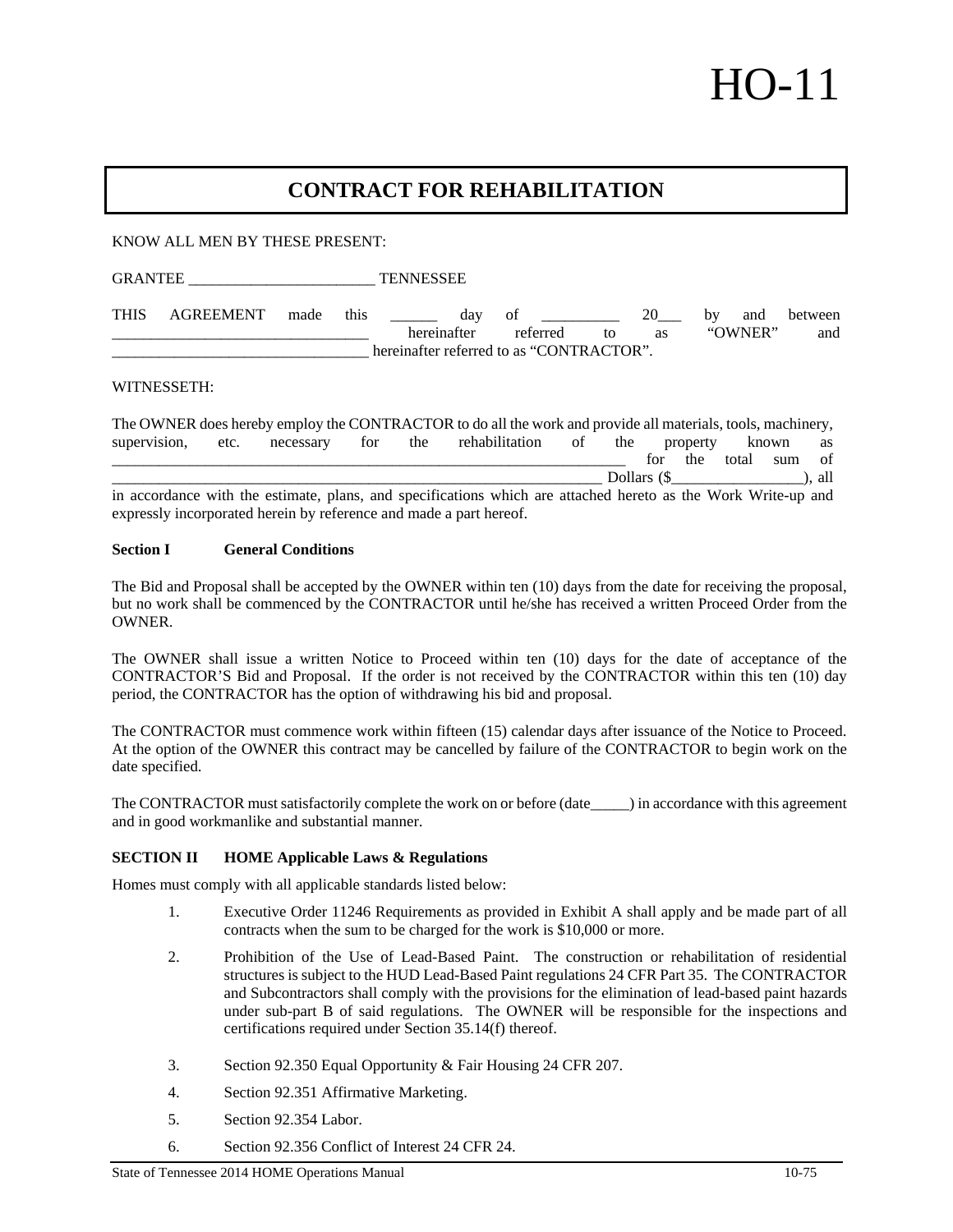- 7. Section 92.357 Debarment and Suspension 24 CFR 24.
- 8. Uniform Relocation Assistance and Real Estate Property Acquisition Policies Act of 1970 as amended implementing Regulations A7 49 CFR. Part 24 and the requirements of 24 CFR 92.353.
- 9. Section 92.251 Property Standards 24 CFR Part 92.
- 10. Cost Effective Energy Code 24 CFR 39 on substantial rehabilitation and reconstruction.
- 11. The contractor must provide a drug-free workplace in compliance with the Rehabilitation Act of 1973 as amended.
- 12. HUD Accessibility Standards in accordance with Architectural Barriers Act 42 U.S.C. 4151-4157.
- 13. Americans with Disabilities Act of 1990 (Title 28 of the CFR Part 36).
- 14. All state and local codes and ordinances.

## **SECTION III Requirements**

- 1. The work to be performed under this contract is on a project assisted under the State HOME program which provides Federal financial assistance from the Department of Housing and Urban Development and is subject to the requirements of Section 3 of the Housing and Urban Development Act of 1968 as amended 12 U.S.C. 1701u. Section 3 requires that to the greatest extent feasible opportunities for training and employment be given lower income residents of the project area and contracts for work in connection with the project be awarded to business concerns which are located in or owned in substantial part by persons residing in the area of the project.
- 2. The parties to this contract will comply with the provisions of said Section 3 and the regulations issued pursuant thereto by the Secretary of Housing and Urban Development set forth in 24 CFR 134 and all applicable rules and orders of the Department issued thereunder prior to the execution of this contract. The parties to this contract certify and agree that they are under no contractual or other disability which would prevent them from complying with these requirements.
- 3. The CONTRACTOR will send to each labor organization or representative of workers with which he/she has a collective bargaining agreement or other contact or understanding if any, a notice advising said labor organization or workers' representative of his/her commitments under this Section 3 clause and shall post copies of the notice in conspicuous places available to employees and applicants for employment or training.
- 4. The CONTRACTOR will include this Section 3 clause in every subcontract for work in connection with the project and will at the direction of the applicant for or recipient of Federal financial assistance take appropriate action pursuant to the subcontract upon a finding that the subcontractor is in violation of regulations issued by the Secretary of Housing and Urban Development 24 CFR Part 135. The CONTRACTOR will not subcontract with any subcontractor where it has notice or knowledge that the latter has been found in violation of regulations under 24 CFR Part 135 and will not let any subcontract unless the subcontractor has first provided it with a preliminary statement of ability to comply with the requirements of these regulations.
- 5. Compliance with the provisions of Section 3 the regulations set forth in 24 CFR Part 135 and all applicable rules and orders of the Department issued hereunder prior to the execution of the contract shall be condition of the Federal financial assistance provided to the project binding upon the applicant or recipient for such assistance its successors and assigns. Failure to fulfill these requirements shall subject the applicant or recipient its contractors or subcontractors its successors and assigns to those sanctions specified by the grant or loan agreement or contract through which Federal assistance is provided and to such sanctions as are specified by 24 CFR Part 135.

The CONTRACTOR shall comply with the applicable regulations of the Secretary of Labor. United States Department of Labor made pursuant to the so-called "Anti-Kickback Act" of June 13, 1934 (48 Stat. 94B: 62 Stat. 862: Title 18 U.S.C. Section 874 and Title 40 U.S.C.. Section 276c) and any amendments or modifications thereof shall cause appropriate provisions to be inserted in subcontracts to insure compliance therewith by all subcontractors subject thereto and shall be responsible for the submission of statements required of subcontractors thereunder except as said Secretary of Labor may specifically provide for reasonable limitations, variations, tolerances and exemptions from the requirements thereof.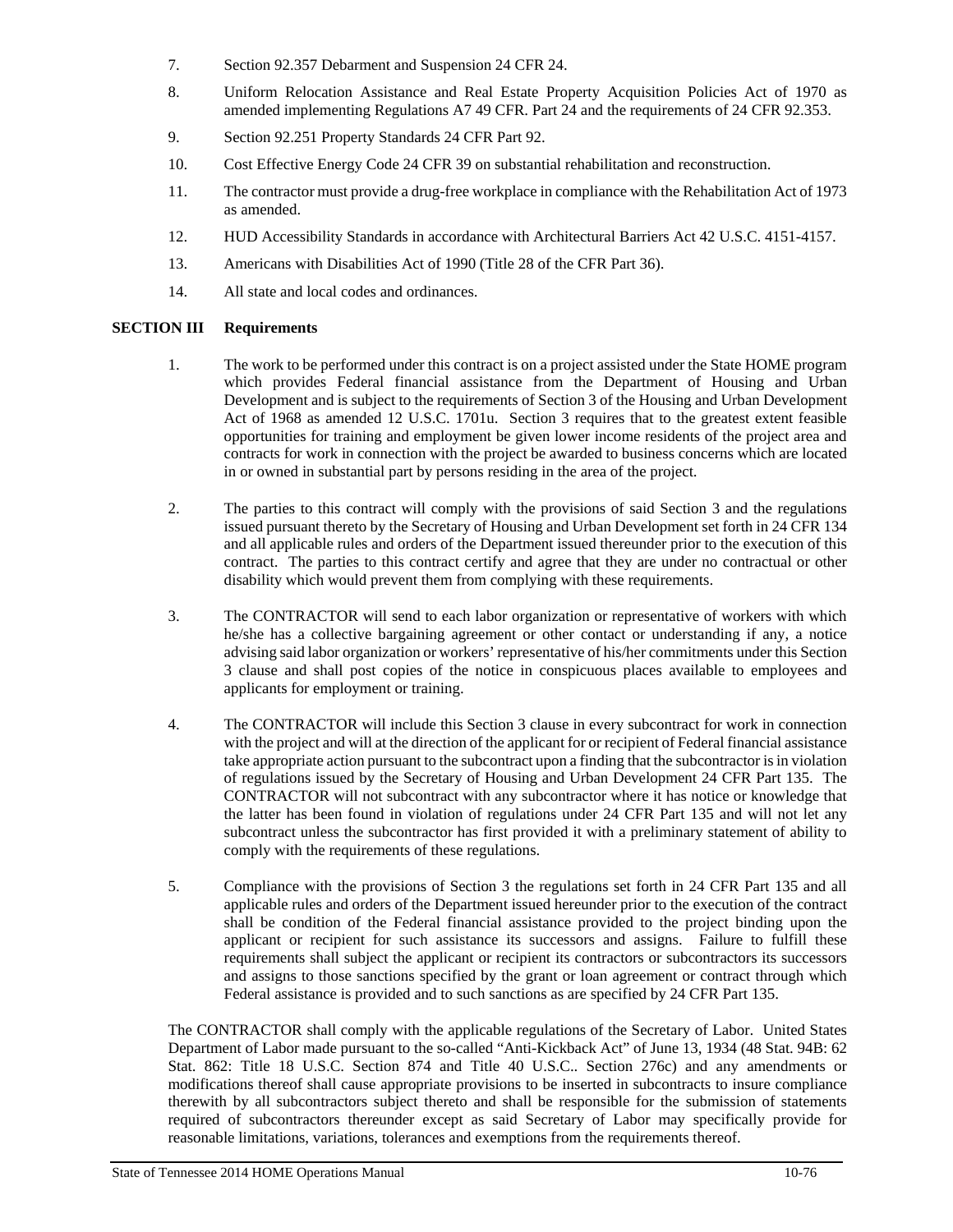The CONTRACTOR will not discriminate against any employee or applicant for employment because of race, color, religion, sex or national origin. The CONTRACTOR will take affirmative action to ensure that applicants are employed and that employees are treated during employment without regard to their race, color, religion, sex or national origin. Such action shall include but not be limited to the following: employment, upgrading, demotion, or transfer: recruitment or recruitment advertising; layoff or termination: rates of pay or other forms of compensation: and selection for training, including apprenticeship. The CONTRACTOR agrees to post in conspicuous places available to employees and applicants for employment notices to be provided by the municipality setting forth the provisions of this non-discrimination clause.

## **Grievance Procedure**

Disputes between the homeowner. Grantee and CONTRACTOR may arise from time to time during the life of the rehabilitation project. In those instances where a mutually satisfactory agreement cannot be reached between the parties the grievance procedure should be followed.

Issues relating to policies and procedures of the rehabilitation program.

- The grievance by the homeowner or CONTRACTOR is to be filed with the program administrator in writing.
- The program administrator will meet with the homeowner/CONTRACTOR and negotiate a solution if this fails.
- The program administrator will forward the complaint and documentation of his/her attempts to resolve it to the local elected body who shall make a determination.
- If the local elected body is unable to negotiate a solution, the program administrator will contact the Community Programs Division of THDA.

Issues relating to complaints about the performance of the rehabilitation contract should proceed in the following manner.

 All claims or disputes between the Owners and Contractor arising out of or related to the work shall be decided by arbitration in accordance with the construction industry arbitration rules of the American Arbitration Association then obtaining, unless the parties mutually agree otherwise. The Owners and Contractor shall submit all disputes or claims regardless of the extent of the workers progress to (name of arbitrator) unless the parties mutually agree otherwise. Notice of the demand for arbitration shall be filed in writing with the other party to this Remodeling and Construction Agreement and shall be made within a reasonable time after the dispute has arisen. The award rendered by the arbitrator shall be final and judgment may be entered upon it in accordance with applicable law in any court having jurisdiction thereof. If the arbitrator's award is in a sum which is less than that which was offered in settlement by the Contractor the arbitrator may award costs and attorney's fees in favor of the Contractor. If the award of the arbitrator is in a sum greater than that which was offered in settlement by the Owners, the arbitrator may award costs and attorney's fees in favor of the Owners. The affected parties may institute litigation.

The Grantee should keep documents and records of the grievance procedure. The Grantee may release funds to the CONTRACTOR for items on the work write-up which are completed and undisputed.

No member of the Grantee staff and no officer, employee, or member of the governing body of the Grantee who exercises any functions or responsibilities in connection with the carrying out of the project to which this agreement pertains shall have any private interest, direct or indirect in the agreement.

In the event violation of applicable codes and/or health and safety violations are discovered during construction said violations shall be inspected by the Housing Rehabilitation inspector and OWNER and CONTRACTOR agree to add correction of the code violations and/or health and safety violations if funds are available. In the event funds are not available the violations which are more severe will be corrected first with an appropriate change order.

This instrument constitutes the entire agreement between the parties and no written or oral agreement of any kind exists to change these provisions. Specifically no "side" or "additional" contracts are to exist between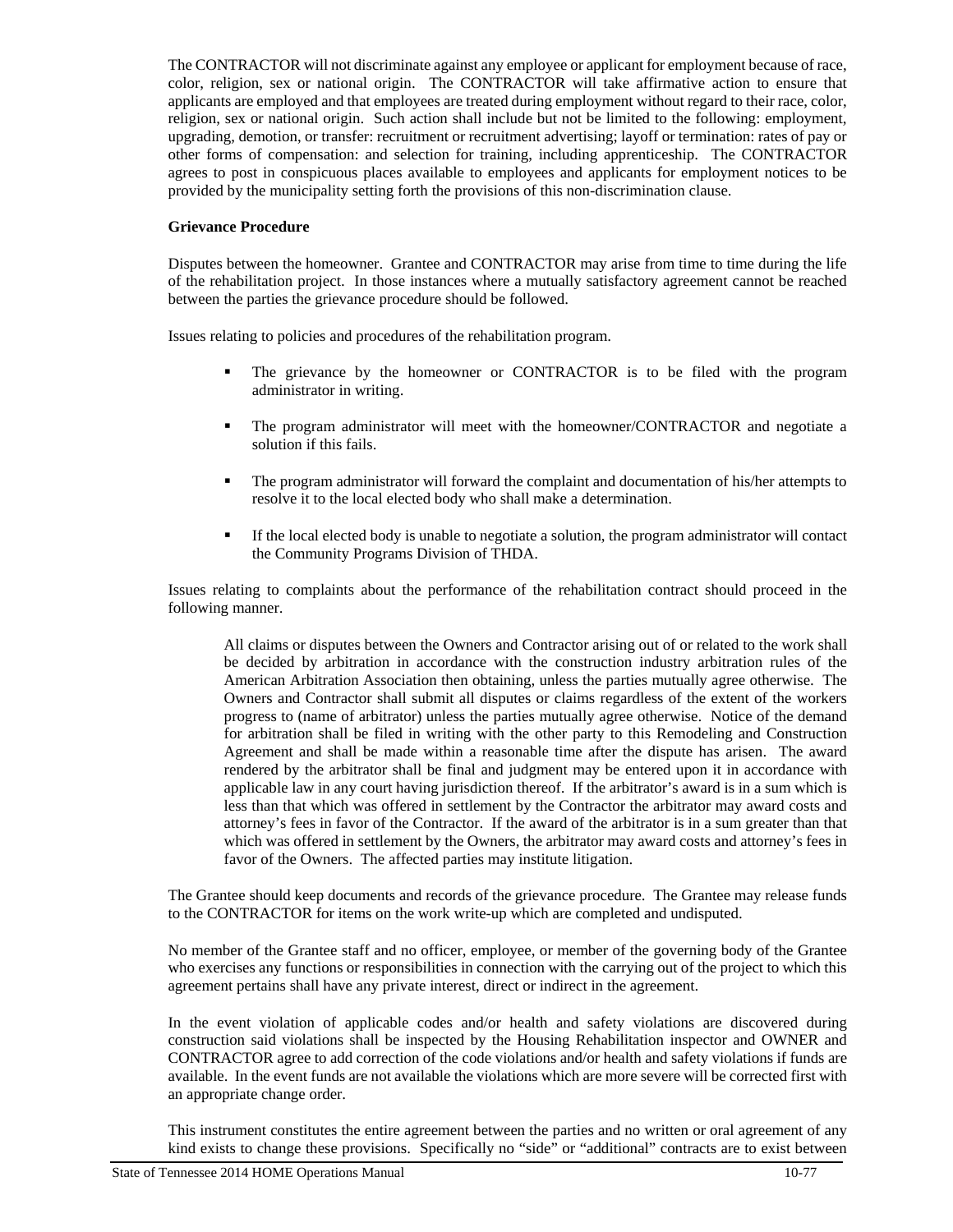the Homeowner and CONTRACTOR until this contract is completed unless it is a written contract signed by both parties and must be approved by the Grantee.

Change orders must be done on the appropriate form (HO-16) and must be signed by the Homeowner, Contractor, and Grantee official. The Tennessee Housing Development Agency must approve any change order in excess of 10% of the original contract price.

### **SECTION IV Statement of Work**

#### THE CONTRACTOR SHALL:

Perform the work diligently and in a good workmanship manner using the materials specified or materials of at least equal quality.

Shall complete all work as described in the work write-up and proposal. Any work added or omitted must be reviewed and approved by the Grantee in writing. Any work performed outside of the work write-up without written approval will not be paid. Any part of the construction documents that is not completed without written approval shall be completed at the discretion of the Grantee and paid for out of any balance due the contractor. Any and all costs associated with completing work that was not done by the contractor will be subject recovering the costs through all legal means.

Be responsible for obtaining all necessary permits for the work to be performed and the work being done or any part thereof shall not be deemed completed until same has been accepted as satisfactory by the Owner or by the Grantee.

Be responsible for when adjacent property is affected or endangered by any work done under this contract taking whatever steps are necessary for the protection of the adjacent property and for notifying the OWNER thereof of such hazard.

Agree not to assign or sublet this contract without the written consent of the OWNER. The request for the assignment shall be addressed to the OWNER c/o the Grantee.

Covenant and agree to and to hereby indemnify and to hold harmless and defend the OWNER, the Grantee and the State of Tennessee their agents, servants or employees, from against any and all claims for injuries or damages to persons or property of whatsoever kind of character whether real or asserted arising out of this agreement of the work to be performed hereunder. The CONTRACTOR hereby assumes all liability and responsibility for injuries, claims or suits for damages to persons or property of whatsoever kind of character whether real or asserted occurring during the time the work is being performed and arising out of the performance of same.

Agree not to commence work under this agreement until all insurance required under this program has been secured and such insurance required under this program has been secured and such insurance has been approved by the Grantee.

After the receipt of a written Notice to Proceed from the OWNER begin the work to be performed under this contract within fifteen (15) calendar days of the date of such order. Upon commencement of work the CONTRACTOR here by agrees to complete the same on  $(date)$ .

Guarantee the improvements for a period of one year from the date of final acceptance of all work required by this contract. It is further agreed that the CONTRACTOR will furnish the OWNER c/o the Grantee with all operations and maintenance manuals, manufacturers and suppliers written guarantees and warranties covering materials and equipment furnished under this contract.

At all times keep the premises free from accumulations of waste materials or rubbish caused by his employees at work: and at the completion of the work he shall remove all constructions related trash, debris, and extra materials from and about the building and all his tools, scaffolding and surplus materials and shall leave his work "broom clean" or its equivalent. Adjoining areas outside the construction zone affected by the construction operations must be put back to pre-construction condition. It is further agreed that all materials and equipment that have been removed and replaced as part of the work hereunder shall belong to the CONTRACTOR.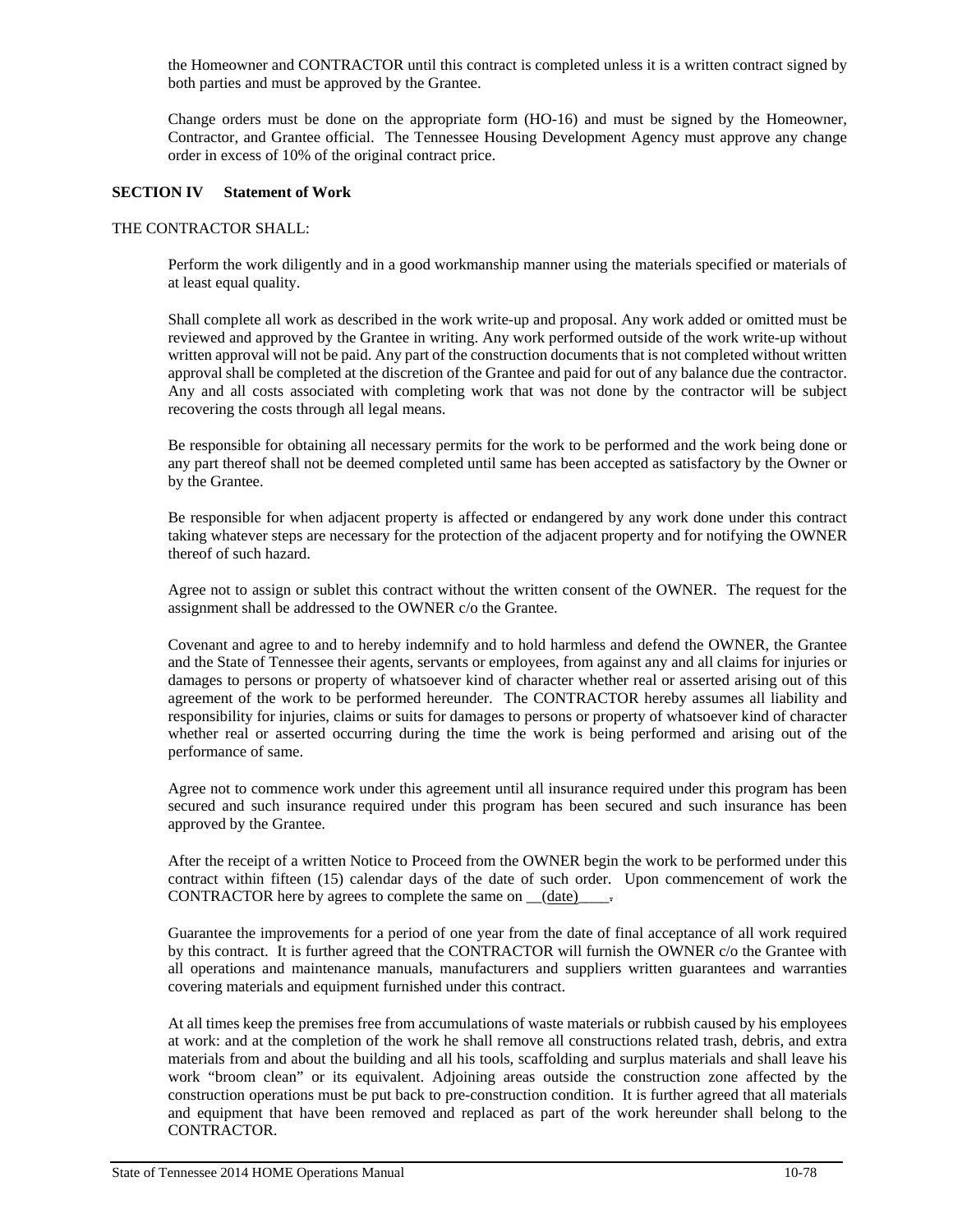Upon completion of work and upon final payment by the OWNER furnish the OWNER with an affidavit certifying that all charges for materials and any other expenses incurred by the CONTRACTOR pertaining to the execution of this contract have been paid in full to the end that no liens of any kind or character (save and except those between the parties hereto) may be affixed against the above described property. Final payment of the contract amount will be made only after final inspection and acceptance of all work to be performed by the CONTRACTOR and the CONTRACTOR's satisfactory releases of liens or claims for liens by the CONTRACTOR, subcontractor, laborers, and materials suppliers.

Further on completion of all construction work a Notice of Completion shall be filed at the County Register Deeds as required by State law and a registered copy of the document submitted to the Grantee.

Maintain accounts and records including personnel, property, and financial records adequate to identify and account for all costs pertaining to the contract and such other records as may be deemed necessary by the locality to assure proper accounting for all funds. These records will be available for audit purposes to the locality or the State or any other authorized representative and will be retained for five years after contract completion unless permission to destroy them is granted by the locality. Moreover the locality, State or any authorized representative shall have access to any books, documents, papers, and records of the CONTRACTOR which are directly pertinent to this contract for the purpose of making audit, examination, excerpts, and transcriptions.

#### THE OWNER SHALL:

Not permit any changes or additions to the agreement work write-up or plans without approval of the Grantee. If any extras are approved an amendment must be signed by the OWNER and the CONTRACTOR.

Cooperate with the CONTRACTOR to facilitate the performance of the work including the removal and replacement of rugs, coverings, personal property, and furniture as necessary.

Permit the CONTRACTOR to use at no cost existing utilities such as light, heat, power, and water necessary to the carrying out and completion of the work.

Provide access to all areas requiring repair as per the work write-up, clean and sanitary environment, friendly non-hostile cooperation, and contain all pets away from the construction activities and workers on site.

Agree to occupy the premises during the course of the construction work.

Agree to issue a written Notice to Proceed to the CONTRACTOR within ten (10) days from the date of execution of the contract.

Have the option in the event of any breach of this contract and with the Grantee approval to engage the services of another CONTRACTOR to complete the work and to deduct the cost of such completion from any amount due the CONTRACTOR hereunder.

Agree to place the rehabilitation funds in a housing rehabilitation account as arranged by the Grantee and understands that no interest will accrue on the monies placed into the account.

Agree to allow payment in full to the CONTRACTOR from the account subject to the Grantee's acceptance of the Housing Rehabilitation work as satisfactorily completed in accordance with this Contract.

### **SECTION V** Method and Form of Payment

The CONTRACTOR shall upon completion of the work and before final payment by the OWNER furnish the OWNER with an affidavit certifying that all charges for

Materials and any other expenses incurred by the CONTRACTOR pertaining to the execution of this contract have been paid in full. To the end that no liens of any kind or character (save and except those between the parties hereto) may be affixed against the above described property. Final payment of the contract amount will be made only after final inspection and acceptance of all work to be performed by the CONTRACTOR and the satisfactory releases of liens or claims for liens by the CONTRACTOR, subcontractors, laborers, and material suppliers.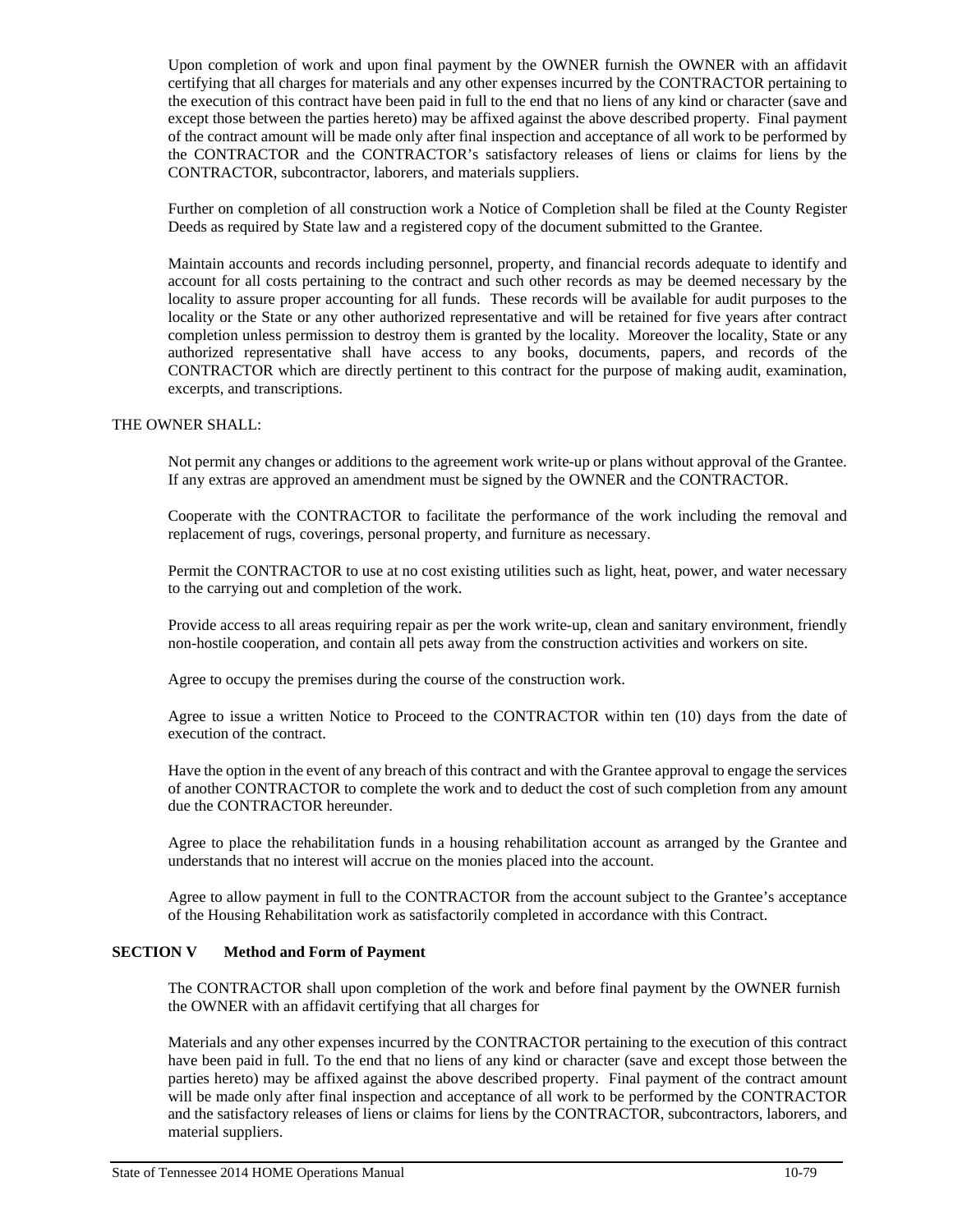No officer or employee of the local jurisdiction or its designees or agents no member of the governing body and no other public official of the locality who exercises any function or responsibility with respect to this contract or the proceeds thereof for work to be performed. Further, the CONTRACTOR shall cause to be incorporated in all subcontractors the language set forth in this paragraph prohibiting conflict of interest.

IN WITNESS WHEREOF the parties have by their duly authorized representatives set out their signatures.

\_\_\_\_\_\_\_\_\_\_\_\_\_\_\_\_\_\_\_\_\_\_\_\_\_\_\_\_\_\_\_\_\_\_\_\_\_\_\_ \_\_\_\_\_\_\_\_\_\_\_\_\_\_\_\_\_\_\_\_\_\_\_\_\_\_\_\_\_\_\_\_\_

(CONTRACTOR) (OWNER)

\_\_\_\_\_\_\_\_\_\_\_\_\_\_\_\_\_\_\_\_\_\_\_\_\_\_\_\_\_\_\_\_\_\_\_ \_\_\_\_\_\_\_\_\_\_\_\_\_\_\_\_\_\_\_\_\_\_\_\_\_\_\_\_\_\_\_\_\_ (SIGNATURE) (SIGNATURE)

\_\_\_\_\_\_\_\_\_\_\_\_\_\_\_\_\_\_\_\_\_\_\_\_\_\_\_\_\_\_\_\_\_\_\_ \_\_\_\_\_\_\_\_\_\_\_\_\_\_\_\_\_\_\_\_\_\_\_\_\_\_\_\_\_\_\_\_\_ DATE DATE

\_\_\_\_\_\_\_\_\_\_\_\_\_\_\_\_\_\_\_\_\_\_\_\_\_\_\_\_\_\_\_\_\_\_\_ \_\_\_\_\_\_\_\_\_\_\_\_\_\_\_\_\_\_\_\_\_\_\_\_\_\_\_\_\_\_\_\_\_ WITNESSED BY WITNESSED BY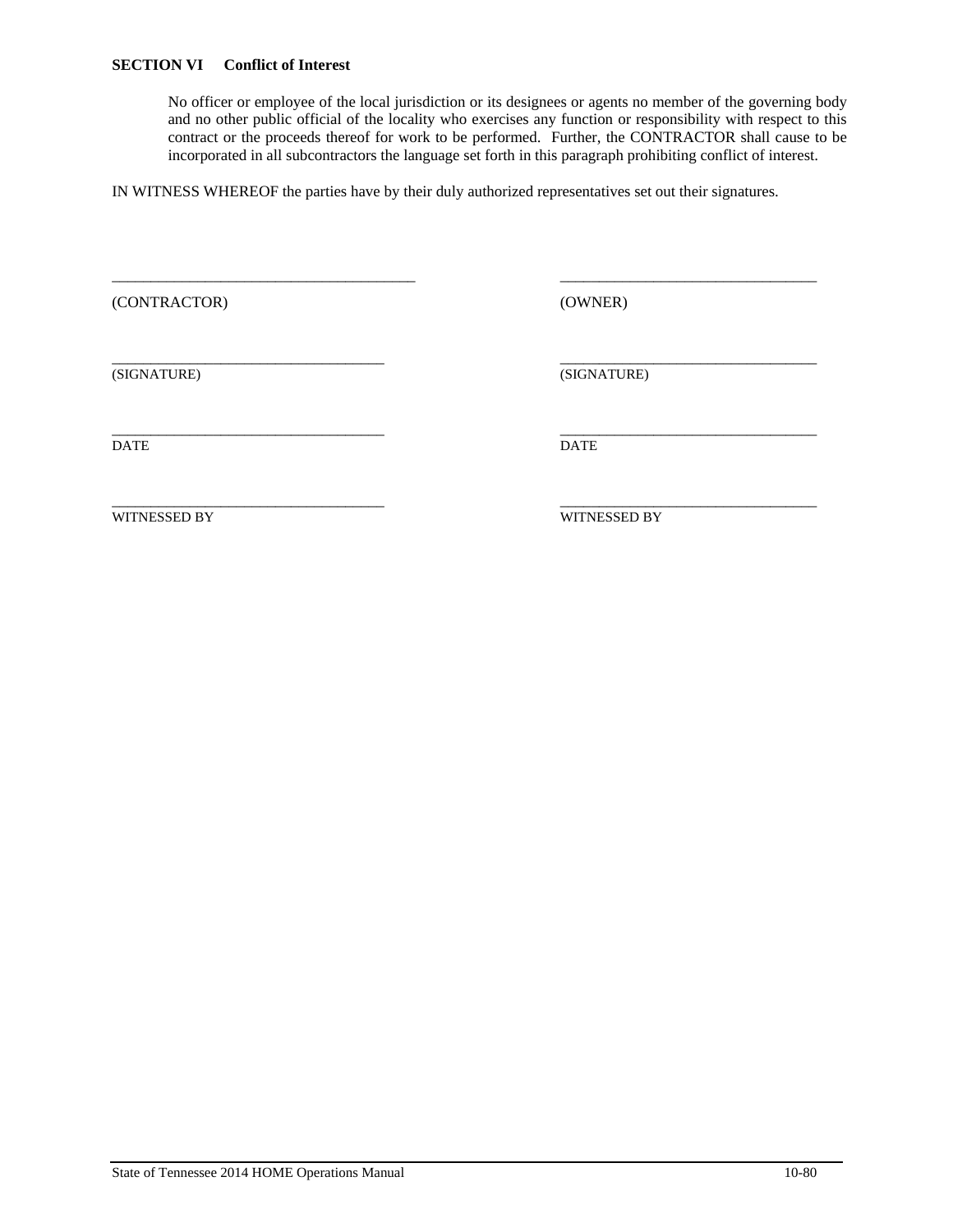# **EXHIBIT A**

Standard Federal Equal Employment Opportunity Construction Contract Specifications (Executive Order 11246)

- (1) As used in these specifications:
	- a. "Covered area" means the geographical area described in the solicitation from which this contract issued;
	- b. "Director" means Director, Office of Federal Contract Compliance Programs, United States Department of Labor, or any person to whom the Director delegates authority;
	- c. "Employer identification number" means the federal Social Security number used on the Employers Quarterly Federal Tax Return. U. S. Treasury Department Form 941;
	- d. Minority includes:
		- (i) Black (all persons having origins in any of the Black African racial groups not of Hispanic origin;
		- (ii) Hispanic (all persons of Mexican, Puerto Rican, Cuban, Central or South American or other Spanish culture or origin, regardless of race);
		- (iii) Asian and Pacific Islander (all persons having origins in any of the original people of the Far East, Southeast Asia, the Indian Subcontinent, or the Pacific Islands); and
		- (iv) American Indian or Alaskan Native (all persons having origins in any of the original peoples of North American and maintaining identifiable tribal affiliations through membership and participation
- (2) Whenever the Contractor, or any Subcontractor at any tier, subcontracts a portion of the work involving any construction trade, it shall physically include in each subcontract in excess of \$10,000 the provisions of these specifications and the Notice which contains the applicable goals for minority and female participation and which is set forth in the solicitations from which this contract resulted.
- (3) If the contractor is participating (pursuant to 41 CFR 60-4.5) in a Hometown Plan approved by the U.S. Department of Labor in the covered area either individually or through an association, its affirmative action obligations on all work in the Plan area (including goals and timetables) shall be in accordance with that Plan for those trades which have unions participating in the Plan. Contractors must be able to demonstrate their participation in and compliance with the provisions of any such Hometown Plan. Each Contractor or Subcontractor participating in an approved Plan is individually required to comply with its obligations under the EEO clause, and to make a good faith effort to achieve each goal under the Plan in each trade in which it has employees. The overall good faith performance by other Contractors or Subcontractors toward a goal in an approved Plan does not excuse any covered Contractors or Subcontractors's failure to take good faith efforts to achieve the Plan goals and timetables.
- (4) The Contractor shall implement the specific affirmative action standards provided in paragraphs (7)a through p of these specifications. The goals set forth in the solicitation form which this contract resulted are expressed as percentages of the total hours of employment and training of minority and female utilization the Contractor should reasonably be able to achieve in each construction trade in which it has employees in the covered area. Covered construction contractors performing contracts in geographical areas where they do not have a Federal or Federally-assisted construction contract shall apply the minority and female goals established for the geographic area where the contract is being performed. Goals are published periodically in the Federal Register in notice form and such notices may be obtained from any Office of Federal Contract Compliance Programs office or from Federal procurement contracting officers. The Contractor is expected to make substantially uniform progress in meeting its goals in each craft during the period specified.
- (5) Neither the provisions of any collective bargaining agreement, nor the failure by a union with whom the Contractor has a collective bargaining agreement, to refer either minorities or women, shall excuse the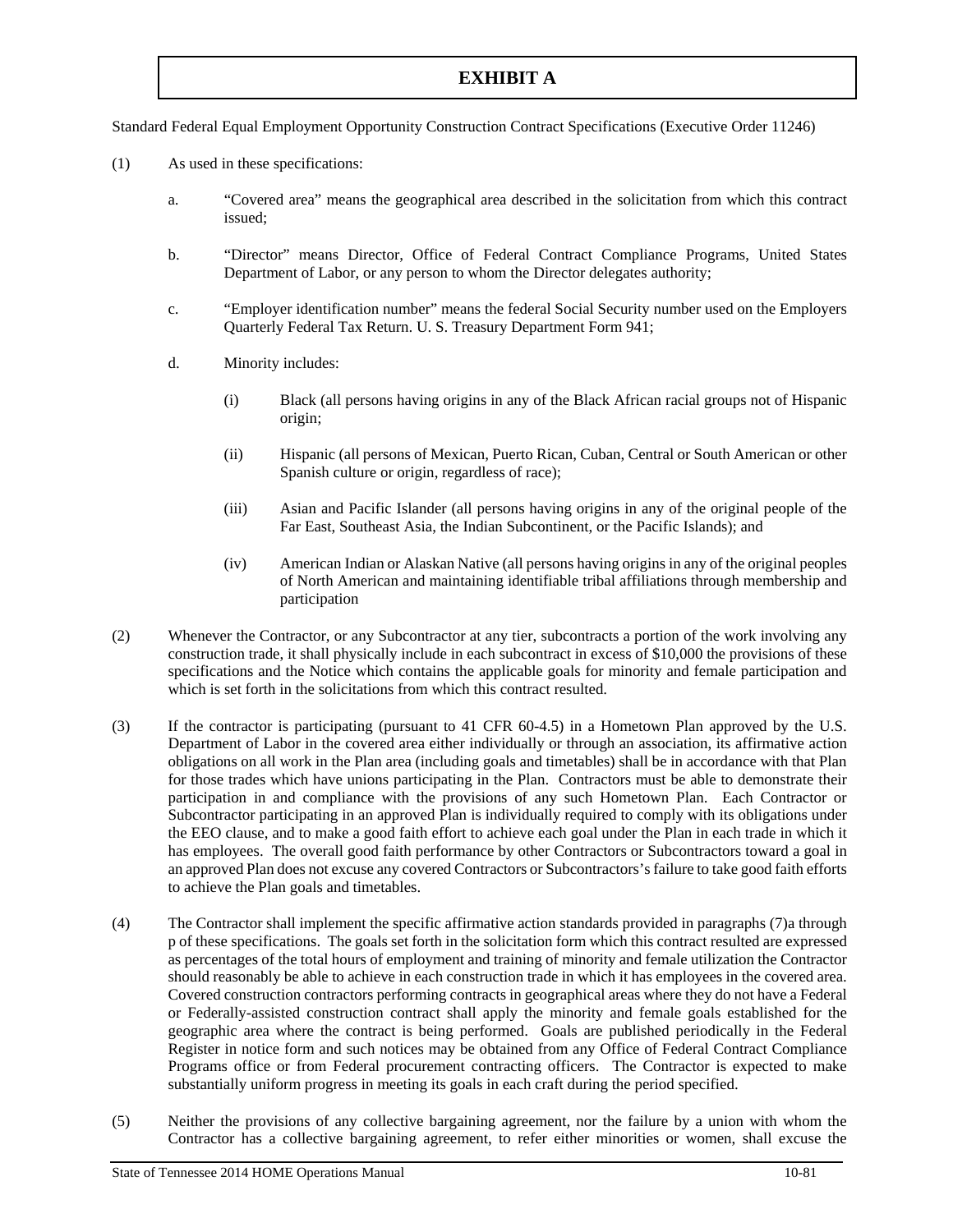Contractor's obligations under these specifications. Executive Order 11246, or the regulations promulgated pursuant thereto.

- (6) In order for the non-working training hours of apprentices and trainees to be counted in meeting the goals, such apprentices and trainees must be employed by the Contractor during the training period, and the Contractor must have made a commitment to employ the apprentices and trainees at the completion of their training, subject to the availability of employment opportunities. Trainees must be trained pursuant to training programs approved by the U.S. Department of Labor.
- (7) The Contractor shall take specific affirmative actions to ensure equal employment opportunity. The evaluation of the Contractor's compliance with these specifications shall be based upon its effort to achieve maximum results from its actions. The Contractor shall document these efforts fully, and shall implement affirmative action steps at least as extensive as the following:
	- a. Ensure and maintain a working environment free of harassment, intimidation, and coercion at all sites, and in all facilities at which the Contractor's employees are assigned to work. The Contractor, where possible, will assign two or more women to each construction project. The Contractor shall specifically ensure that all foremen, superintendents, and other on-site supervisory personnel are aware of and carry out the Contractor's obligation to maintain such a working environment, with specific attention to minority or female individuals working at such sites or in such facilities.
	- b. Establish and maintain a current list of minority and female recruitment sources, provide written notification to minority and female recruitment sources and to community organizations when the Contractor or its unions have employment opportunities available, and maintain a record of the organizations responses.
	- c. Maintain a current file on the names, addresses, and telephone numbers of each minority and female off-the-street applicant and minority or female referral from a union, a recruitment source, or community organization and of what action was taken with respect to each such individuals. If such individual was sent to the union hiring hall for referral and was not referred back to the Contractor by the union or, if referred, not employed by the Contractor, this shall be documented in the file with the reason therefore, along with whatever additional actions the Contractor may have taken.
	- d. Provide immediate written notification to the Director when the union or unions with which the Contractor has a collective bargaining agreement has not referred to the Contractor a minority person or woman sent by the Contractor, or when the Contractor has other information that the union referral process has impeded the Contractor's efforts to meet its obligations.
	- e. Develop on-the-top training opportunities and/or participate in training programs for the area which expressly include minorities and women, including upgrading programs and apprenticeship and trainee programs relevant to the Contractor's employment needs, especially those programs funded or approved by the Department of Labor. The Contractor shall provide notice of these programs to the sources complied under (7)b above.
	- f. Disseminate the Contractor's EEO policy by providing notice of the policy to unions and training programs and requesting their cooperation in assisting the Contractor in meeting its EEO obligations; by including it in any policy manual and collective bargaining agreement; by publicizing it in the company newspaper; annual report, etc.; by specific review of the policy with all management personnel and with all minority and female employees at least once a year; and by posting the company EEO policy on bulletin boards accessible to all employees at each location where construction work is performed.
	- g. Review, at least annually, the company's EEO policy and affirmative action obligations under these specifications with all employees having any responsibility for hiring, assignment, layoff, termination, or other employment decisions including specific review of these items with on-site supervisory personnel such as Superintendents, General Foremen, etc., prior to the initiation of construction work at any job site. A written record shall be made and maintained identifying the time and place of these meetings, persons attending, subject matter discussed, and disposition of the subject matter.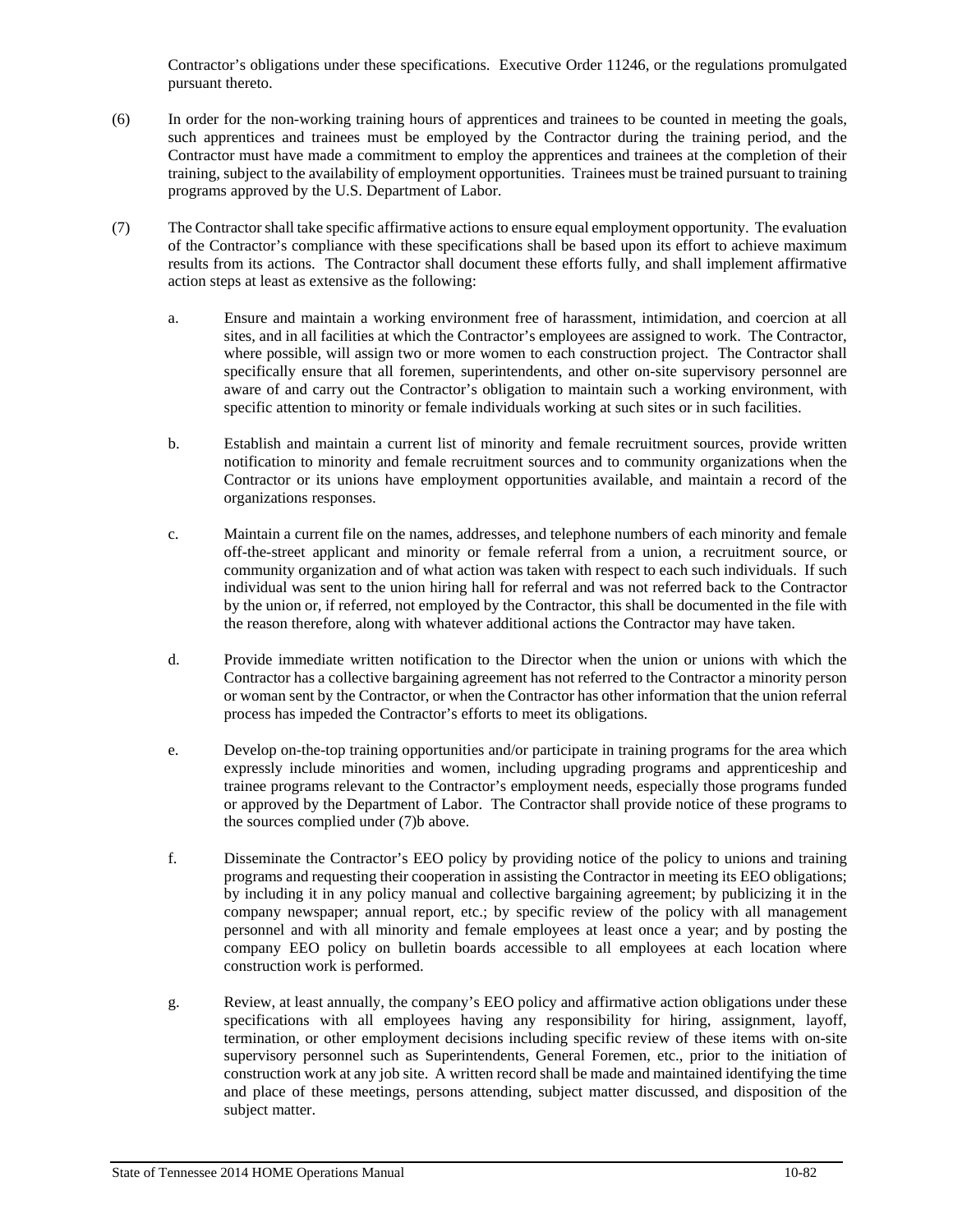- h. Disseminate the Contractor's EEO policy externally by including it in any advertising in the news media, specifically including minority and female news media, and providing written notification to and discussing the Contractor's EEO policy with other Contractors and Subcontractors with whom the Contractor does or anticipates doing business.
- i. Direct its recruitment efforts, both oral and written, to minority, female and community organizations, to schools with minority and female students and to minority and female recruitment and training organizations serving the Contractor's recruitment area and employment needs. Not later than one month prior to the date of the acceptance of applications for apprenticeship or other training by any recruitment source, the Contractor shall send written notification to organizations such as the above, describing the openings, screening procedures, and tests to be used in the selection process.
- j. Encourage present minority and female employees to recruit other minority persons and women, and, where reasonable, provide after school, summer, and vacation employment to minority and female youth both on the site and in other areas of a Contractor's work force.
- k. Validate all tests and other selection requirements where there is an obligation to do so under 41 CFR Part 60-3.
- l. Conduct, at least annually, an inventory and evaluation at least of all minority and female personnel for promotional opportunities and encourage these employees to seek or to prepare for, through appropriate training, etc., such opportunities.
- m. Ensure that seniority practices, job classification work assignments and other personnel practices, do not have a discriminatory effect by continually monitoring all personnel and employment related activities to ensure that the EEO policy and the Contractor's obligations under these specifications are being carried out.
- n. Ensure that all facilities and company activities are nonsegregated except that separate or single-user toilet and necessary changing facilities shall be provided to assure privacy between the sexes.
- o. Document and maintain a record of all solicitations of offers for subcontracts from minority and female construction contractors and suppliers, including circulation of solicitations to minority and female contractor associations and other business associations.
- p. Conduct a review, at least annually, of all supervisors adherence to and performance under the Contractor's EEO policies and affirmative action obligations.
- (8) Contractors are encouraged to participate in voluntary associations which assist in fulfilling one or more of their affirmative action obligations (7)a through p. The efforts of a contractor association, joint contractorunion, contractor-community, or other similar group of which the Contractor is a member and participant, may be asserted as fulfilling any one or more of its obligations under (7)a through p of these Specifications provided that the Contractor actively participates in the group, makes every effort to assure that the group has a positive impact on the employment of minorities and women in the industry, ensures that the concrete benefits of the program are reflected in the Contractor's minority and female workforce participation, makes a good faith effort to meet its individual goals and timetables, and can provide access to documentation which demonstrates the effectiveness of actions taken on behalf of the Contractor. The obligation shall not be a defense for the Contractor's non-compliance.
- (9) A single goal for minorities and a separate single goal for women have been established. The Contractor, however, is required to provide equal employment opportunity and to take affirmative action for all minority groups, both male and female, and all women, both minority and non-minority. Consequently, the Contractor may be in violation of the Executive Order if a particular group is employed in a substantially disparate manner (for example, even though the Contractor has achieved its goals for women generally the Contractor may be in violation of the Executive Order if a specific minority group of women is underutilized).
- (10) The Contractor shall not use the goals and timetables or affirmative action standards to discriminate against any person because of race, color, religion, sex, or national origin.